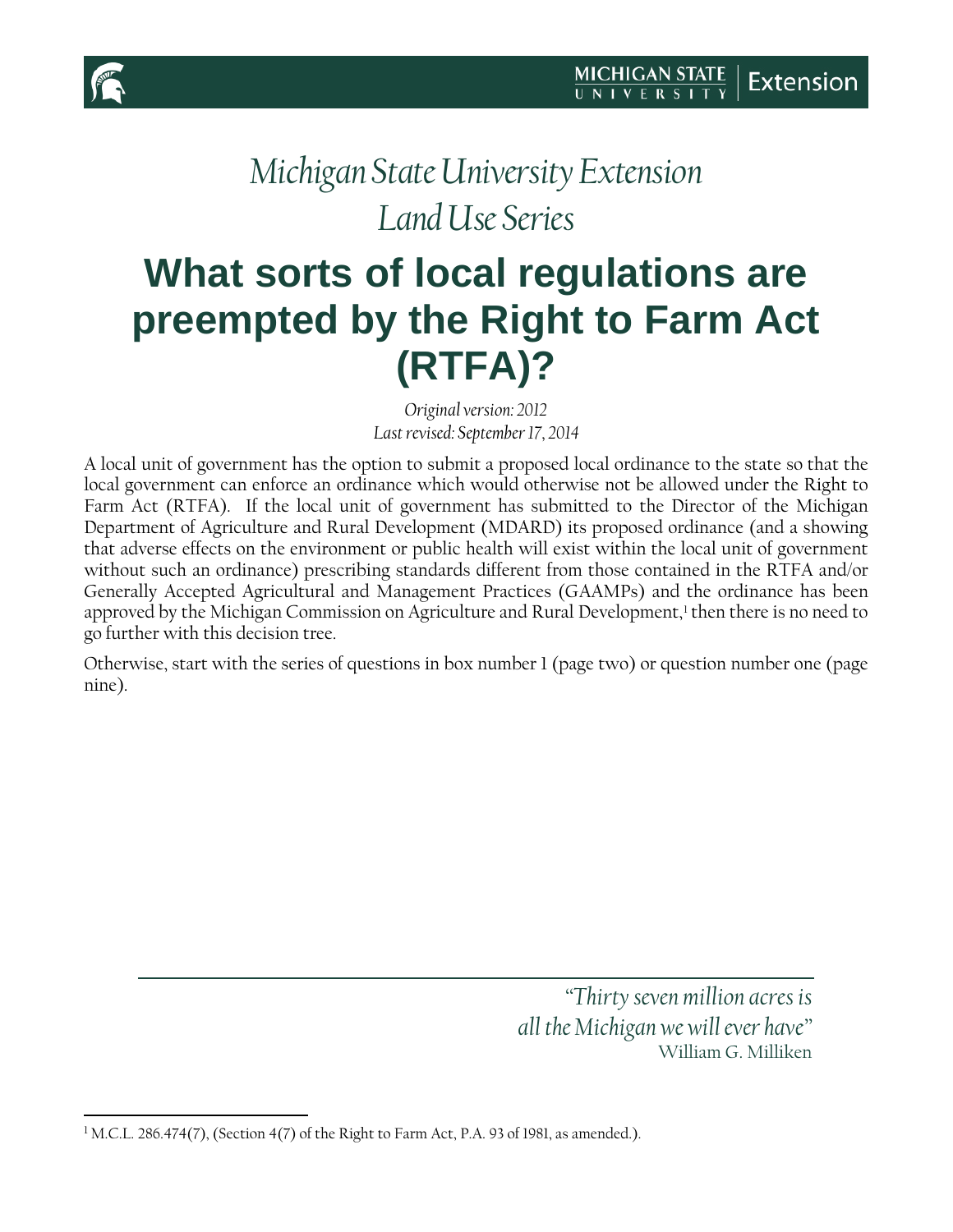This is a fact sheet developed by experts on the topic(s) covered within MSU Extension. Its intent and use is to assist Michigan communities making public policy decisions on these issues. This work refers to university-based peer reviewed research, when available and conclusive, and based on the parameters of the law as it relates to the topic(s) in Michigan. This document is written for use in Michigan and is based only on Michigan law and statute. One should not assume the concepts and rules for zoning or other regulation by Michigan municipalities and counties apply in other states. In most cases they do not. This is not original research or a study proposing new findings or conclusions.

## **Preemption table**

#### [START] 1

| <b>Establishing Jurisdiction</b>                                                                                                                                                                                                                                                                                                                                                                                                                                                                                                                                                                                                                                                                                               |   |                                        |  |                             |                                                           |                                                                                                                  |                          |  |  |  |  |
|--------------------------------------------------------------------------------------------------------------------------------------------------------------------------------------------------------------------------------------------------------------------------------------------------------------------------------------------------------------------------------------------------------------------------------------------------------------------------------------------------------------------------------------------------------------------------------------------------------------------------------------------------------------------------------------------------------------------------------|---|----------------------------------------|--|-----------------------------|-----------------------------------------------------------|------------------------------------------------------------------------------------------------------------------|--------------------------|--|--|--|--|
| 1.1. Is the land use that may be subject to the regulation a farm or farm operation?<br>"Farm" defined as: the land, plants, animals, buildings, structures, including ponds used for agricultural or aquacultural activities, machinery, equipment, and other<br>appurtenances used in the commercial production of farm products. <sup>2</sup><br>"Farm operation" defined as: the operation and management of a farm or a condition or activity that occurs at any time as necessary on a farm in connection with<br>the commercial production, harvesting, and storage of farm products <sup>3</sup><br>1.2. Is it producing a "farm product"? <sup>4</sup><br>1.3. Is it engaged in "commercial production"? <sup>5</sup> |   |                                        |  |                             |                                                           |                                                                                                                  |                          |  |  |  |  |
|                                                                                                                                                                                                                                                                                                                                                                                                                                                                                                                                                                                                                                                                                                                                |   | $\sqrt{Y}$ Yes to all three questions. |  |                             |                                                           | ◆No to any one, or more, of the three<br>questions.                                                              |                          |  |  |  |  |
| Yes (To all three questions):<br>IA. RTFA jurisdiction for the land use activity might apply. Further<br>questions are needed to determine if local regulation is preempted or<br>not                                                                                                                                                                                                                                                                                                                                                                                                                                                                                                                                          |   |                                        |  |                             |                                                           | NO. (To any one, or more):<br>1B. RTFA jurisdiction does not apply, so local<br>regulation can take place. [END] |                          |  |  |  |  |
|                                                                                                                                                                                                                                                                                                                                                                                                                                                                                                                                                                                                                                                                                                                                | ł |                                        |  |                             |                                                           |                                                                                                                  |                          |  |  |  |  |
| 2<br><b>Establishing Jurisdiction</b><br>Does the farm or farm operation comply with GAAMPs? <sup>6</sup> (all found at web site www.michigan.gov/gaamps)<br>(Note: Current adopted GAAMPs include:<br>Manure Management and Utilization,<br>Pesticide Utilization and Pest Control.<br>Nutrient Utilization.<br>Care of Farm Animals.                                                                                                                                                                                                                                                                                                                                                                                         |   |                                        |  |                             | Irrigation Water Use, and<br>Farm Markets <sup>7</sup> .) | Site Selection and Odor Control for New and Expanding<br>Livestock Production Facilities,                        |                          |  |  |  |  |
| Cranberry Production,<br>May want to have MDARD review the specific operation to make a finding if all applicable GAAMPS are complied with The<br>municipality (zoning administrator) or the farmer may initiate this process.<br>Use of GAAMPs to establish jurisdiction can be problematic if local regulation results in unequal treatment of two neighbors in<br>the same zoning district (farmer "A" that follows GAAMPs and farmer "B" that does not) and lack of adherence to Michigan<br>Supreme Court' guidance to determine state preemption of local regulation <sup>8</sup>                                                                                                                                        |   |                                        |  |                             |                                                           |                                                                                                                  |                          |  |  |  |  |
| $\ddagger$ Yes                                                                                                                                                                                                                                                                                                                                                                                                                                                                                                                                                                                                                                                                                                                 |   |                                        |  |                             |                                                           |                                                                                                                  | $\downarrow_{\text{No}}$ |  |  |  |  |
| Go to Box 2A on next page.                                                                                                                                                                                                                                                                                                                                                                                                                                                                                                                                                                                                                                                                                                     |   |                                        |  | Go to Box 2B. on next page. |                                                           |                                                                                                                  |                          |  |  |  |  |
|                                                                                                                                                                                                                                                                                                                                                                                                                                                                                                                                                                                                                                                                                                                                |   |                                        |  |                             |                                                           |                                                                                                                  |                          |  |  |  |  |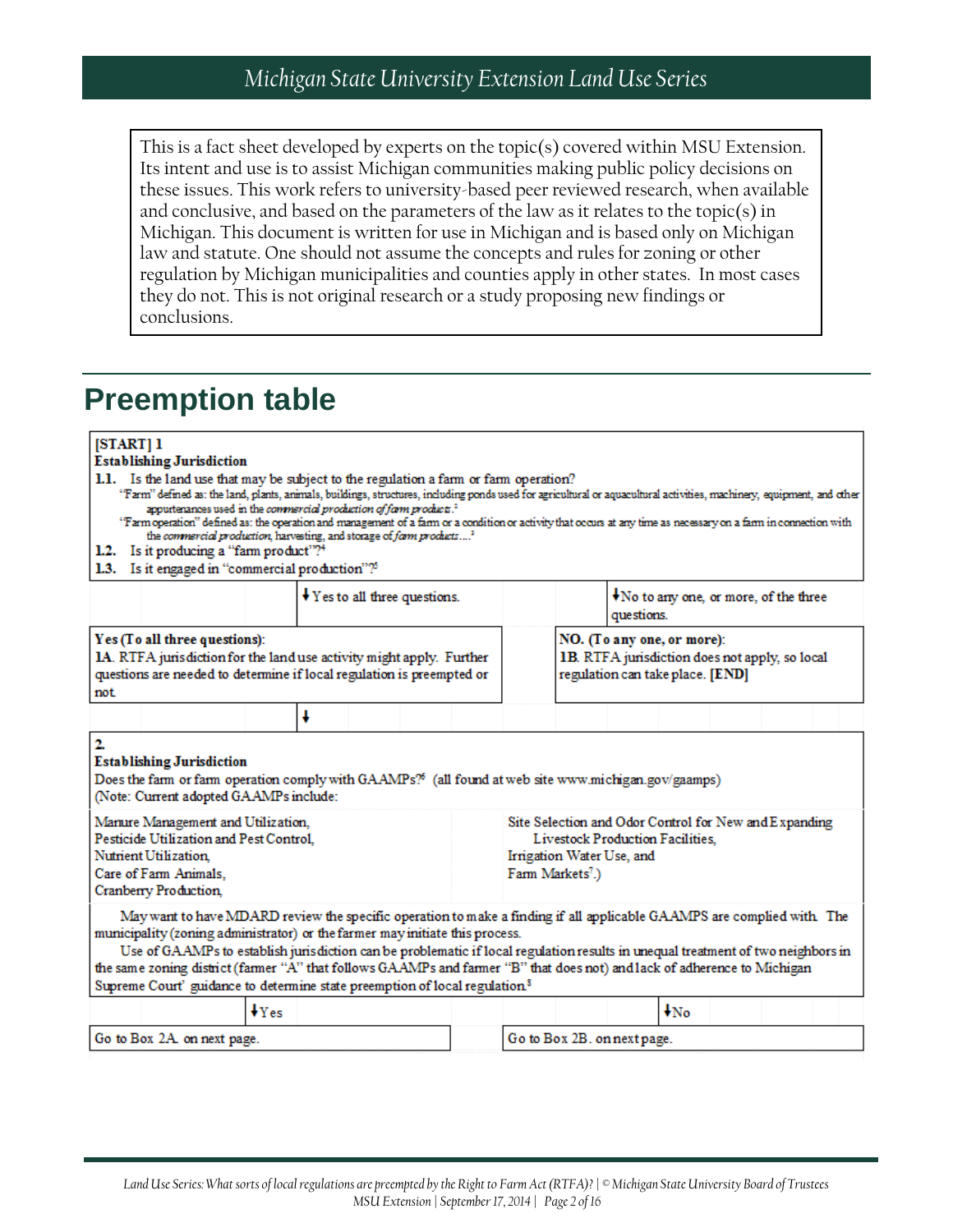| YES:<br>2A. RTFA jurisdiction for the land use activity might apply.<br>Further questions are needed to determine if local regulation<br>is preempted or not.<br>(Michigan Court of Appeals decisions reflect a view that<br>farm operations following GAAMPs are not subject to some<br>local regulations.) |                                              |    |                                                                                                                                                                                                                                                                                                                                                                                                                                   |                     |  | NO:<br>2B. RTFA jurisdiction for the land use activity might apply.<br>Further questions are needed to determine if local regulation<br>is preempted or not.<br>(Michigan Court Appeals decisions reflect a view that some<br>local regulations cannot be enforced for farm operations that<br>pre-exist surrounding land use changes regardless of whether |                              |                                                                          |                                                      |   |                                                   |  |  |
|--------------------------------------------------------------------------------------------------------------------------------------------------------------------------------------------------------------------------------------------------------------------------------------------------------------|----------------------------------------------|----|-----------------------------------------------------------------------------------------------------------------------------------------------------------------------------------------------------------------------------------------------------------------------------------------------------------------------------------------------------------------------------------------------------------------------------------|---------------------|--|-------------------------------------------------------------------------------------------------------------------------------------------------------------------------------------------------------------------------------------------------------------------------------------------------------------------------------------------------------------|------------------------------|--------------------------------------------------------------------------|------------------------------------------------------|---|---------------------------------------------------|--|--|
|                                                                                                                                                                                                                                                                                                              |                                              |    |                                                                                                                                                                                                                                                                                                                                                                                                                                   |                     |  |                                                                                                                                                                                                                                                                                                                                                             | GAAMPs are followed or not.) |                                                                          |                                                      |   |                                                   |  |  |
|                                                                                                                                                                                                                                                                                                              | ł                                            |    |                                                                                                                                                                                                                                                                                                                                                                                                                                   |                     |  |                                                                                                                                                                                                                                                                                                                                                             |                              |                                                                          | t                                                    |   |                                                   |  |  |
|                                                                                                                                                                                                                                                                                                              |                                              | 3. | <b>Establishing Jurisdiction</b><br>Did the land use activity exist prior to changes in surrounding land uses?                                                                                                                                                                                                                                                                                                                    |                     |  |                                                                                                                                                                                                                                                                                                                                                             |                              |                                                                          |                                                      |   |                                                   |  |  |
|                                                                                                                                                                                                                                                                                                              |                                              |    |                                                                                                                                                                                                                                                                                                                                                                                                                                   |                     |  |                                                                                                                                                                                                                                                                                                                                                             |                              |                                                                          |                                                      | ¥ |                                                   |  |  |
|                                                                                                                                                                                                                                                                                                              |                                              |    | NO:<br>3A. RTFA jurisdiction for the land use<br>activity might apply. Further questions are<br>needed to determine if local regulation is<br>preempted or not.                                                                                                                                                                                                                                                                   |                     |  |                                                                                                                                                                                                                                                                                                                                                             |                              | YES:                                                                     | RTFA, so the local regulation is<br>preempted. [END] |   | 3B. The local regulation contravenes              |  |  |
|                                                                                                                                                                                                                                                                                                              |                                              |    |                                                                                                                                                                                                                                                                                                                                                                                                                                   | J                   |  |                                                                                                                                                                                                                                                                                                                                                             |                              |                                                                          |                                                      |   |                                                   |  |  |
| Preemption                                                                                                                                                                                                                                                                                                   | provisions of the RTFA?                      |    | Does the local ordinance, regulation, or resolution (local regulation) extend, revise, or conflict in any manner (contravene) with the<br>4.1. Does the local regulation modify the immunity for farmers from public or private nuisance suit?<br>4.2. Does the local regulation modify the MDARD enforcement or investigation process, or provide an investigative process for<br>complaints involving a farm or farm operation? |                     |  |                                                                                                                                                                                                                                                                                                                                                             |                              |                                                                          |                                                      |   |                                                   |  |  |
|                                                                                                                                                                                                                                                                                                              |                                              |    | No to both questions.                                                                                                                                                                                                                                                                                                                                                                                                             |                     |  |                                                                                                                                                                                                                                                                                                                                                             |                              |                                                                          | ↓ Yes to one, or both questions.                     |   |                                                   |  |  |
|                                                                                                                                                                                                                                                                                                              | NO (to both questions):<br>preempted or not. |    | 4A. Further questions are needed to determine if local regulation is                                                                                                                                                                                                                                                                                                                                                              |                     |  |                                                                                                                                                                                                                                                                                                                                                             |                              | YES (to one, or both questions):<br>local regulation is preempted. [END] |                                                      |   | 4B. The local regulation contravenes RTFA, so the |  |  |
|                                                                                                                                                                                                                                                                                                              |                                              | ¥  |                                                                                                                                                                                                                                                                                                                                                                                                                                   |                     |  |                                                                                                                                                                                                                                                                                                                                                             |                              |                                                                          |                                                      |   |                                                   |  |  |
| 5.<br>Preemption                                                                                                                                                                                                                                                                                             |                                              |    | Does the local regulation restrict farms or farm operations to certain zoning districts?                                                                                                                                                                                                                                                                                                                                          |                     |  |                                                                                                                                                                                                                                                                                                                                                             |                              |                                                                          |                                                      |   |                                                   |  |  |
|                                                                                                                                                                                                                                                                                                              | $\downarrow_{\text{No}}$                     |    |                                                                                                                                                                                                                                                                                                                                                                                                                                   |                     |  | $\mathbf{\blacktriangleright}$ Y es (The outcome, here is uncertain because there is disagreement<br>between MDARD and Michigan Court of Appeals Opinions. Pickwhich<br>reflects level of risk or safety your community finds acceptable)                                                                                                                   |                              |                                                                          |                                                      |   |                                                   |  |  |
|                                                                                                                                                                                                                                                                                                              |                                              |    |                                                                                                                                                                                                                                                                                                                                                                                                                                   | $\star$ (more risk) |  |                                                                                                                                                                                                                                                                                                                                                             | $\star$ (more risk)          |                                                                          |                                                      |   | $\bigstar$ (less risk)                            |  |  |
| Go to Box 5A<br>on next page.                                                                                                                                                                                                                                                                                |                                              |    | Go to Box 5B. on next page.                                                                                                                                                                                                                                                                                                                                                                                                       |                     |  |                                                                                                                                                                                                                                                                                                                                                             | Go to Box 5C. on next page.  |                                                                          |                                                      |   | Go to Box 5D.<br>on next page.                    |  |  |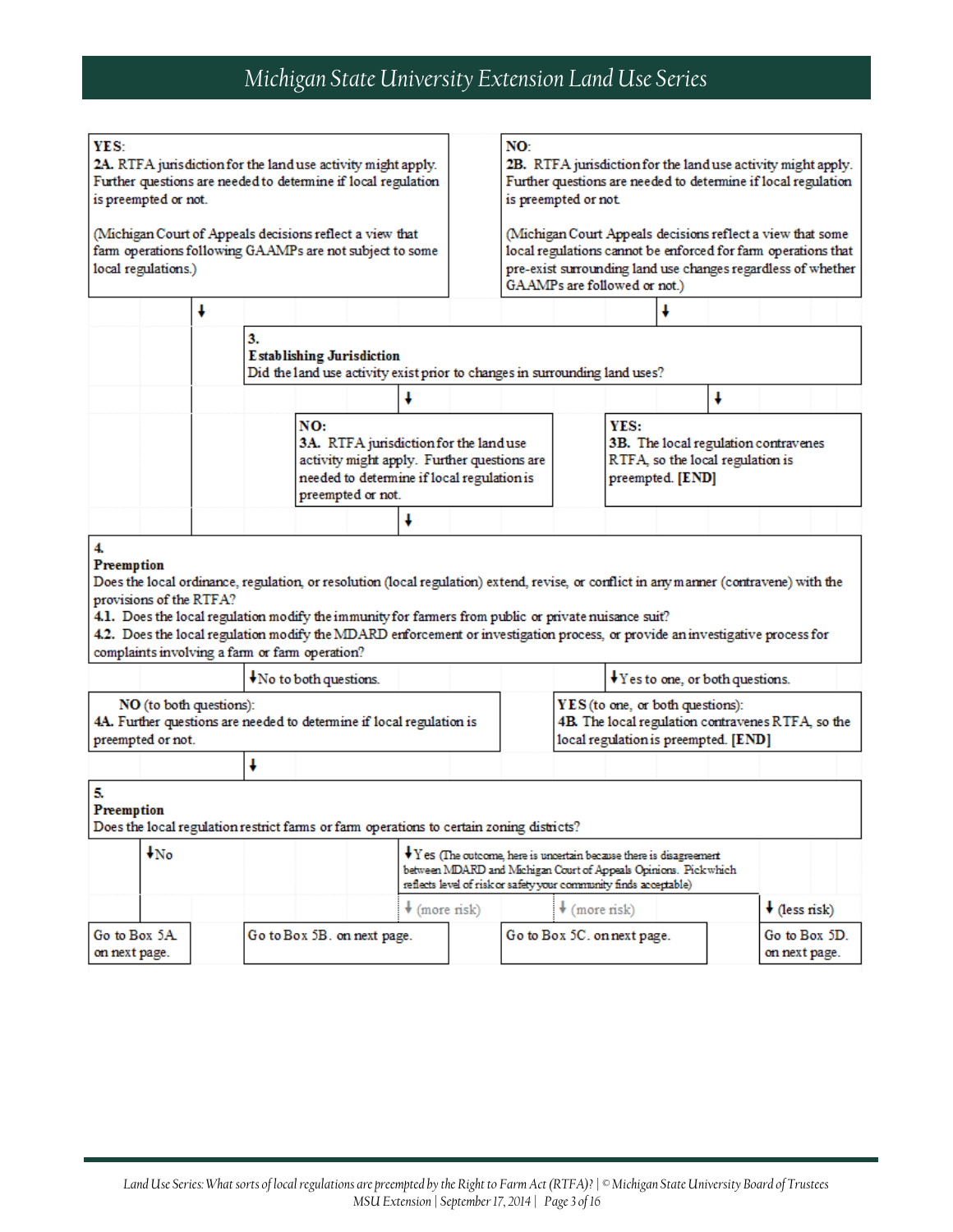| NO:<br>5A. Further<br>questions are to<br>determine if<br>local regulation<br>is preempted or<br>not |   | YES:                                                                                      | 5B. RTFA jurisdiction does not<br>apply, so local regulation to allow<br>farms in only certain zoning<br>districts is appropriate.<br>(According to the MDARD,<br>a farm being allowed in a zoning<br>district is specifically mentioned<br>as a prerequisite in certain<br>GAAMPs (livestock sitting, farm<br>markets). Further questions may<br>be needed to determine if local<br>regulation is preempted or not.)<br>[Consult with your<br>municipal attorney] |                                                                                                                                                                                                                                                                     |      | YES:                                                                                       | 5C. As long as zoning does not<br>try to restrict certain types of<br>farms (that is "farm"<br>automatically includes all types of<br>farms) RTFA jurisdiction does<br>not apply, so local regulation<br>allowing farms in only certain<br>zoning districts is appropriate.<br>Further questions may be needed<br>to determine if local regulation is<br>preempted or not.<br>(According to MDARD and<br>training materials prepared for a<br>Michigan Townships Association<br>annual conference. <sup>9</sup> )<br>[Consult with your<br>municipal attorney] | YES:<br>5D. The local<br>regulation<br>restricting<br>farms to only<br>certain zoning<br>districts<br>contravenes<br>RTFA so the<br>local regulation<br>is preempted.<br>to analysis of<br>case law on<br>RTFA and<br>Michigan State<br>Law Review<br>article. <sup>10</sup> |                                                   |               | (According |   |   |
|------------------------------------------------------------------------------------------------------|---|-------------------------------------------------------------------------------------------|--------------------------------------------------------------------------------------------------------------------------------------------------------------------------------------------------------------------------------------------------------------------------------------------------------------------------------------------------------------------------------------------------------------------------------------------------------------------|---------------------------------------------------------------------------------------------------------------------------------------------------------------------------------------------------------------------------------------------------------------------|------|--------------------------------------------------------------------------------------------|----------------------------------------------------------------------------------------------------------------------------------------------------------------------------------------------------------------------------------------------------------------------------------------------------------------------------------------------------------------------------------------------------------------------------------------------------------------------------------------------------------------------------------------------------------------|------------------------------------------------------------------------------------------------------------------------------------------------------------------------------------------------------------------------------------------------------------------------------|---------------------------------------------------|---------------|------------|---|---|
|                                                                                                      | ¥ |                                                                                           |                                                                                                                                                                                                                                                                                                                                                                                                                                                                    | $\leftarrow$ $\rightarrow$ (less risk)                                                                                                                                                                                                                              |      |                                                                                            | $\leftarrow$ $\rightarrow$ (less risk)                                                                                                                                                                                                                                                                                                                                                                                                                                                                                                                         |                                                                                                                                                                                                                                                                              |                                                   |               |            |   |   |
| 6.<br>Preemption<br>NO:<br>regulation is preempted or not.                                           |   |                                                                                           | $\downarrow_{\mathrm{No}}$                                                                                                                                                                                                                                                                                                                                                                                                                                         | Does the zoning ordinance restrict "Livestock production facilities" (50 animal units or more) and "farm markets" from<br>zoning districts where agriculture is otherwise permitted. <sup>11</sup><br>6A. Further questions are needed to determine if local        |      | YES:                                                                                       | local regulation is preempted.                                                                                                                                                                                                                                                                                                                                                                                                                                                                                                                                 | Ves                                                                                                                                                                                                                                                                          | 6B. The local regulation contravenes RTFA, so the |               |            | → |   |
|                                                                                                      |   |                                                                                           | ł                                                                                                                                                                                                                                                                                                                                                                                                                                                                  |                                                                                                                                                                                                                                                                     |      |                                                                                            |                                                                                                                                                                                                                                                                                                                                                                                                                                                                                                                                                                |                                                                                                                                                                                                                                                                              |                                                   |               |            |   | ł |
| 7.<br>Preemption<br>offered at the farm market.)<br>NO:                                              |   | 7A. Further questions are needed to determine if<br>local regulation is preempted or not. | $\downarrow_{\text{No}}$                                                                                                                                                                                                                                                                                                                                                                                                                                           | Does the local regulation apply to accessory activities (farm sales stand, processing, etc.) for "farm products" <sup>3</sup> grown at that<br>farm? (Note: sales, processing of products harvested elsewhere can be regulated if they are over 50% of the products | YES: | <b>7B.</b> The local regulation contravenes RTFA, so the local<br>regulation is preempted. |                                                                                                                                                                                                                                                                                                                                                                                                                                                                                                                                                                | Ves                                                                                                                                                                                                                                                                          |                                                   |               |            | → |   |
|                                                                                                      |   |                                                                                           | ŧ                                                                                                                                                                                                                                                                                                                                                                                                                                                                  |                                                                                                                                                                                                                                                                     |      |                                                                                            |                                                                                                                                                                                                                                                                                                                                                                                                                                                                                                                                                                |                                                                                                                                                                                                                                                                              |                                                   |               |            |   | J |
| Go to Box 8. on next page.                                                                           |   |                                                                                           |                                                                                                                                                                                                                                                                                                                                                                                                                                                                    |                                                                                                                                                                                                                                                                     |      |                                                                                            |                                                                                                                                                                                                                                                                                                                                                                                                                                                                                                                                                                |                                                                                                                                                                                                                                                                              |                                                   | Go to Box 10. |            |   |   |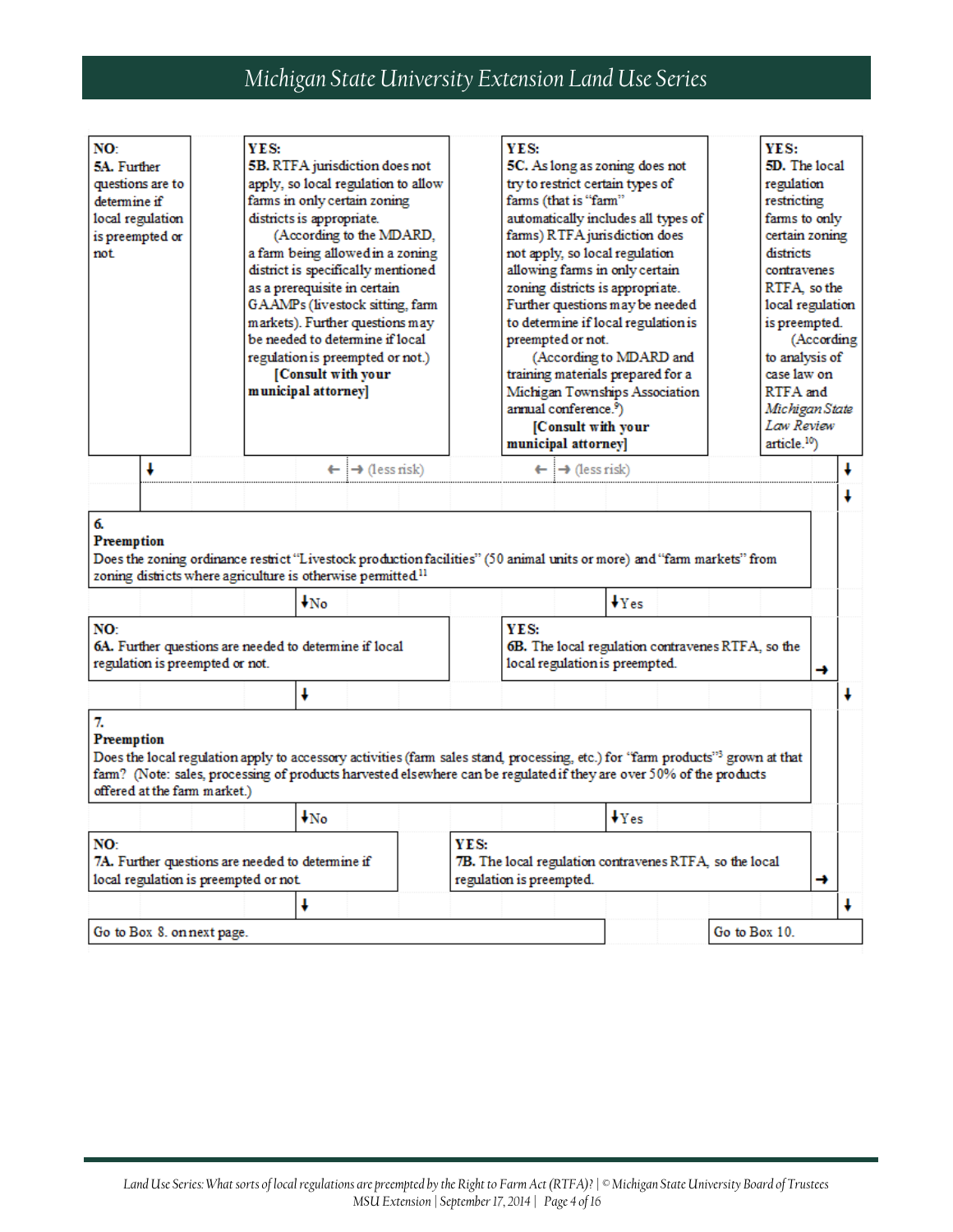| 8.<br>Preemption    | Does the local regulation contravene any of the GAAMPs? (E.g., does local regulation include any of the topics covered in<br>any of the Generally Accepted Agricultural and Management Practices (GAAMPs)?) (all found at web site<br>www.michigan.gov/gaamps) (Note: Current adopted GAAMPs include:                                                                                                                                                                                                                                                                                                                                                                                                                                                                                                                                                                                                                                                    |                          |      |   |                                           |                                    |                                                       |                                                                                                                                                                                                                                                                                                                      |        |  |   |   |
|---------------------|----------------------------------------------------------------------------------------------------------------------------------------------------------------------------------------------------------------------------------------------------------------------------------------------------------------------------------------------------------------------------------------------------------------------------------------------------------------------------------------------------------------------------------------------------------------------------------------------------------------------------------------------------------------------------------------------------------------------------------------------------------------------------------------------------------------------------------------------------------------------------------------------------------------------------------------------------------|--------------------------|------|---|-------------------------------------------|------------------------------------|-------------------------------------------------------|----------------------------------------------------------------------------------------------------------------------------------------------------------------------------------------------------------------------------------------------------------------------------------------------------------------------|--------|--|---|---|
|                     | Manure Management and Utilization, 1988<br>Pesticide Utilization and Pest Control, 1991<br>Nutrient Utilization, 1993<br>Care of Farm Animals, 1995<br>Cranberry Production, 1996                                                                                                                                                                                                                                                                                                                                                                                                                                                                                                                                                                                                                                                                                                                                                                        |                          |      |   |                                           | Farm Markets, 2010. <sup>7</sup> ) | Irrigation Water Use, 2003                            | Site Selection and Odor Control for New and Expanding<br>Livestock Production Facilities, 2000                                                                                                                                                                                                                       |        |  |   |   |
| agriculture.        | GAAMPs can change each year, usually in January or February. Review of GAAMPs to accurately answer this<br>question should be done annually.<br>For example: Setback regulations are in GAAMPs for "Livestock Production Facilities" so local zoning setbacks in<br>compliance with those GAAMPs can occur. Various types of Farm Market regulation are possible where zoning allows for                                                                                                                                                                                                                                                                                                                                                                                                                                                                                                                                                                 |                          |      |   |                                           |                                    |                                                       |                                                                                                                                                                                                                                                                                                                      |        |  |   |   |
|                     |                                                                                                                                                                                                                                                                                                                                                                                                                                                                                                                                                                                                                                                                                                                                                                                                                                                                                                                                                          | $\downarrow_{\text{No}}$ |      |   |                                           |                                    |                                                       |                                                                                                                                                                                                                                                                                                                      | $V$ es |  |   |   |
| NO:                 | 8A. Further questions are needed to determine if local<br>regulation is preempted or not.                                                                                                                                                                                                                                                                                                                                                                                                                                                                                                                                                                                                                                                                                                                                                                                                                                                                |                          |      |   |                                           | YES:                               |                                                       | 8B. The local regulation contravenes RTFA, so the<br>local regulation is preempted.                                                                                                                                                                                                                                  |        |  | → |   |
|                     |                                                                                                                                                                                                                                                                                                                                                                                                                                                                                                                                                                                                                                                                                                                                                                                                                                                                                                                                                          |                          |      |   |                                           |                                    |                                                       |                                                                                                                                                                                                                                                                                                                      |        |  |   | ÷ |
| NO 9.<br>Preemption | Does the local ordinance/zoning only require the farm or farm operation to comply with adopted (written) GAAMPs?                                                                                                                                                                                                                                                                                                                                                                                                                                                                                                                                                                                                                                                                                                                                                                                                                                         |                          |      |   |                                           |                                    |                                                       |                                                                                                                                                                                                                                                                                                                      |        |  |   |   |
|                     | $\downarrow_{\text{No}}$                                                                                                                                                                                                                                                                                                                                                                                                                                                                                                                                                                                                                                                                                                                                                                                                                                                                                                                                 |                          |      |   |                                           | Ves                                |                                                       |                                                                                                                                                                                                                                                                                                                      |        |  |   |   |
| NO:                 | 9A. Local regulation is<br>appropriate [END].                                                                                                                                                                                                                                                                                                                                                                                                                                                                                                                                                                                                                                                                                                                                                                                                                                                                                                            |                          | YES: |   | article <sup>10</sup> and MDARD position) |                                    | compliance with GAAMPs would be an extension of RTFA. | 9B. The local regulation to require compliance with published GAAMPs may<br>contravene RTFA as compliance with GAAMPs are voluntary, and requiring<br>(According to analysis of case law on RTFA and Michigan State Law Review<br>Further questions are needed to determine if local regulation is preempted or not. |        |  |   |   |
|                     |                                                                                                                                                                                                                                                                                                                                                                                                                                                                                                                                                                                                                                                                                                                                                                                                                                                                                                                                                          |                          |      | J |                                           |                                    |                                                       |                                                                                                                                                                                                                                                                                                                      |        |  |   |   |
| 10.                 | Do the particular regulation(s) in zoning only included those subjects delegated back to local regulation by a GAAMP?<br>10.1. Urban Agriculture: Are local regulation(s) only about urban agriculture and are all three of these conditions $m e t$ ? <sup>12</sup><br>10.1.1. It is within a municipality with 100,000 or more population.<br>10.1.2. The municipality has adopted an urban agriculture zoning amendment.<br>10.1.3. That urban agriculture zoning ordinance amendment includes a provision to recognize, and the ordinance regulation(s)<br>do not apply to, farming operations in existence prior to adopting the urban agriculture zoning ordinance amendment. (The<br>urban agricultural zoning ordinance amendment cannot be enforced upon those farming operations.)<br>10.2. Livestock in "primarily residential": In areas that are primarily residential, livestock facilities not allowed unless allowed by<br>local zoning. |                          |      |   |                                           |                                    |                                                       |                                                                                                                                                                                                                                                                                                                      |        |  |   |   |
|                     | "Primarily residential" means more than 13 non-farm residences within 1/6 mile of the livestock site, or any non-farm                                                                                                                                                                                                                                                                                                                                                                                                                                                                                                                                                                                                                                                                                                                                                                                                                                    |                          |      |   |                                           |                                    |                                                       |                                                                                                                                                                                                                                                                                                                      |        |  |   |   |
|                     | residence within 250 feet of the livestock facility.                                                                                                                                                                                                                                                                                                                                                                                                                                                                                                                                                                                                                                                                                                                                                                                                                                                                                                     |                          |      |   |                                           |                                    |                                                       |                                                                                                                                                                                                                                                                                                                      |        |  |   |   |
|                     | 10.3. Farm Market facility: The farm market's vehicle access and egress, building setbacks, parking (but not the surface of the                                                                                                                                                                                                                                                                                                                                                                                                                                                                                                                                                                                                                                                                                                                                                                                                                          |                          |      |   |                                           |                                    |                                                       |                                                                                                                                                                                                                                                                                                                      |        |  |   |   |
|                     | parking lot), signs.<br>10.4 Farm Market Activities: These activities associated with a farm market: beer breweries, bonfires, camping, carnival rides,                                                                                                                                                                                                                                                                                                                                                                                                                                                                                                                                                                                                                                                                                                                                                                                                  |                          |      |   |                                           |                                    |                                                       |                                                                                                                                                                                                                                                                                                                      |        |  |   |   |
|                     | concerts, corn mazes, distilleries, fishing pond, haunted barns/trails, mud runs, play-scapes, riding stables, and winery/hard cider.                                                                                                                                                                                                                                                                                                                                                                                                                                                                                                                                                                                                                                                                                                                                                                                                                    |                          |      |   |                                           |                                    |                                                       |                                                                                                                                                                                                                                                                                                                      |        |  |   |   |
|                     |                                                                                                                                                                                                                                                                                                                                                                                                                                                                                                                                                                                                                                                                                                                                                                                                                                                                                                                                                          | $\downarrow_{\text{No}}$ |      |   |                                           |                                    |                                                       | Ves                                                                                                                                                                                                                                                                                                                  |        |  |   |   |
|                     |                                                                                                                                                                                                                                                                                                                                                                                                                                                                                                                                                                                                                                                                                                                                                                                                                                                                                                                                                          |                          |      |   |                                           |                                    |                                                       |                                                                                                                                                                                                                                                                                                                      |        |  |   |   |
|                     | Go to box 10A. on next page.                                                                                                                                                                                                                                                                                                                                                                                                                                                                                                                                                                                                                                                                                                                                                                                                                                                                                                                             |                          |      |   |                                           | Go to Box 10B. on next page.       |                                                       |                                                                                                                                                                                                                                                                                                                      |        |  |   |   |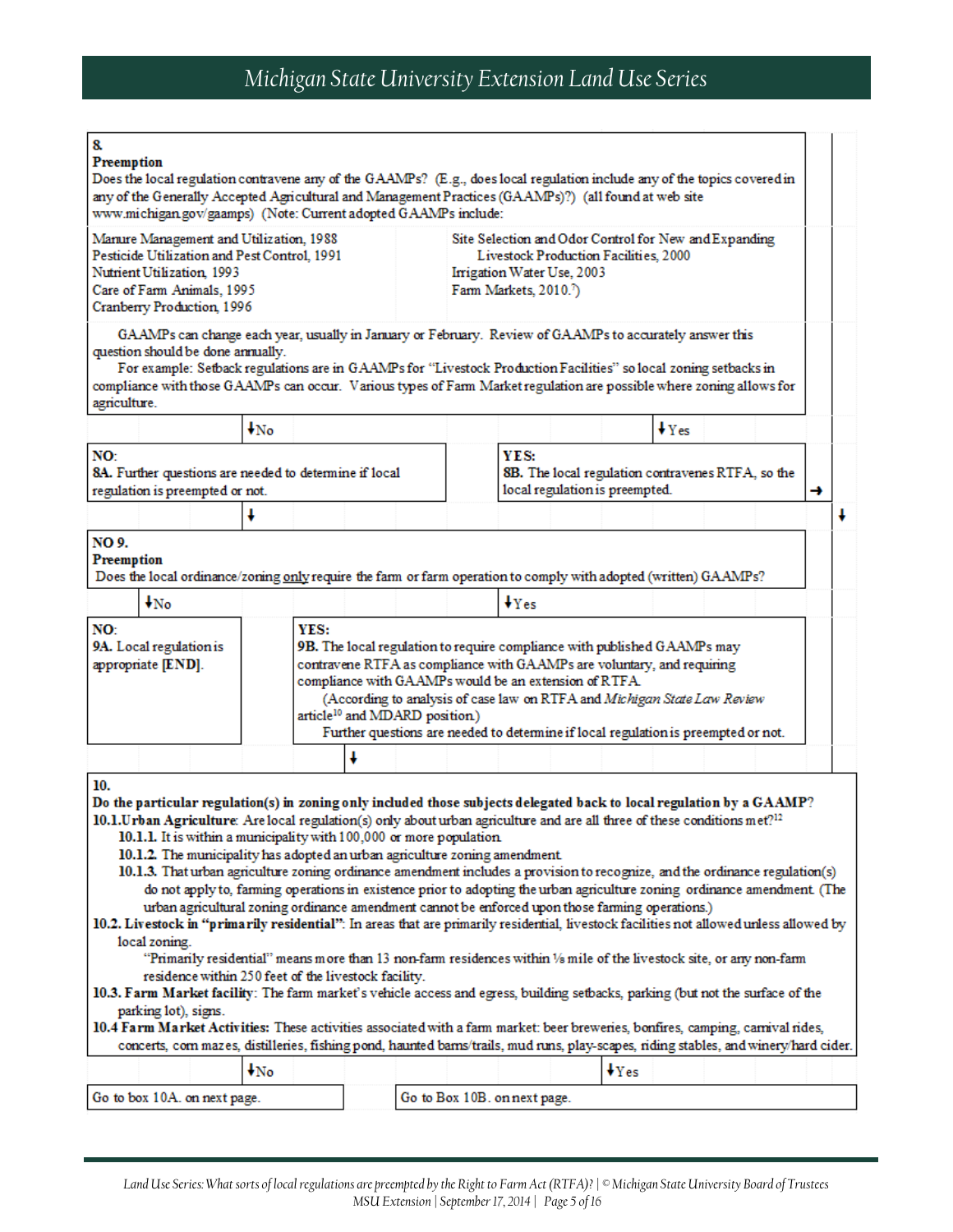| NO:<br>10A. The RTFA preempts local regulation.  <br>[END] | YES.<br>10B. The particular regulations delegated back to local zoning can be applied<br>to the land use. [END]<br>There is yet a question as to whether MDARD has the authority to<br>implement such an exception - arguing the state statute preemption trumps a<br>GAAMP or action of the Michigan Commission on Agricultural and Rural<br>Development. |
|------------------------------------------------------------|------------------------------------------------------------------------------------------------------------------------------------------------------------------------------------------------------------------------------------------------------------------------------------------------------------------------------------------------------------|
|                                                            | [Consult with your municipal attorney]                                                                                                                                                                                                                                                                                                                     |

The RTFA, its interpretation, and application regularly changes. This decision-tree is up to date to this publication date. Please regularly check for updates at www.msue.msu.edu/lu/. Consult with your municipal attorney.

### **End notes for Preemption Table**

- **1.** M.C.L. 286.474(7), (Section 4(7) of the Right to Farm Act, P.A. 93 of 1981, as amended.).
- **2.** M.C.L. 286.472(a), (Section 2(a) of the Right to Farm Act, P.A. 93 of 1981, as amended).
- **3.** Farm Operation: (M.C.L. 286.472(b), (Section 2(b) of the Right to Farm Act, P.A. 93 of 1981, as amended.)) means the operation and management of a farm or a condition or activity that occurs at any time as necessary on a farm in connection with the commercial production, harvesting, and storage of farm products, and includes, but is not limited to:

(i) Marketing produce at roadside stands or farm markets.

(ii) The generation of noise, odors, dust, fumes, and other associated conditions.

(iii) The operation of machinery and equipment necessary for a farm including, but not limited to, irrigation and drainage systems and pumps and on-farm grain dryers, and the movement of vehicles, machinery, equipment, and farm products and associated inputs necessary for farm operations on the roadway as authorized by the Michigan vehicle code, Act No. 300 of the Public Acts of 1949, being sections 257.1 to 257.923 of the Michigan Compiled Laws.

(iv) Field preparation and ground and aerial seeding and spraying.

(v) The application of chemical fertilizers or organic materials, conditioners, liming materials, or pesticides.

(vi) Use of alternative pest management techniques.

(vii) The fencing, feeding, watering, sheltering, transportation, treatment, use, handling and care of farm animals.

(viii) The management, storage, transport, utilization, and application of farm by-products, including manure or agricultural wastes.

(ix) The conversion from a farm operation activity to other farm operation activities.

(x) The employment and use of labor.

**4.** "Farm product" (M.C.L. 286.472(c), (Section 2(c) of the Right to Farm Act, P.A. 93 of 1981, as amended.)) means those plants and animals useful to human beings produced by agriculture and includes, but is not limited to, forages and sod crops, grains and feed crops, field crops, dairy and dairy products, poultry and poultry products, cervidae, livestock, including breeding and grazing, equine, fish, and other aquacultural products, bees and bee products, berries, herbs,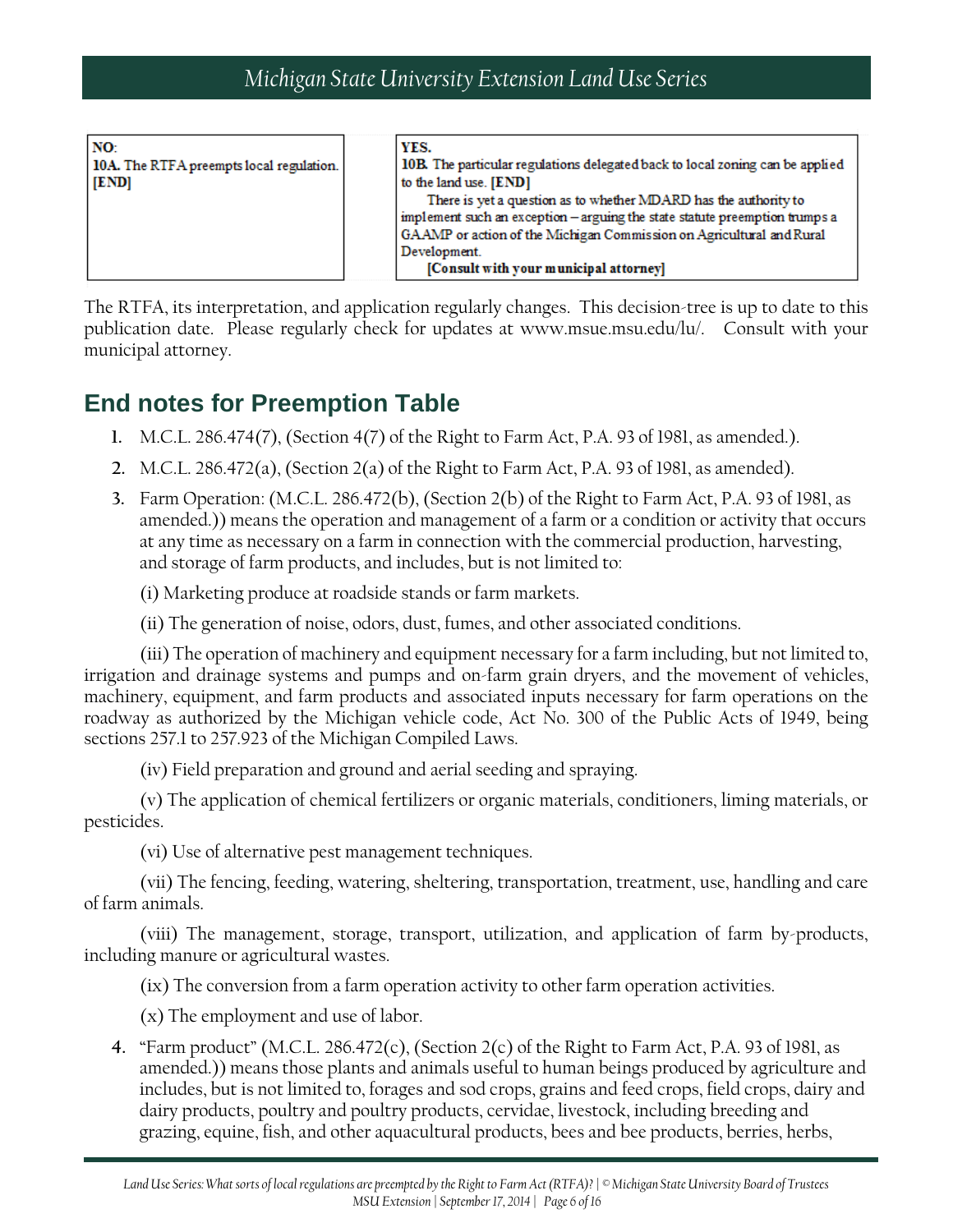fruits, vegetables, flowers, seeds, grasses, nursery stock, trees and tree products, mushrooms, and other similar products, or any other product which incorporates the use of food, feed, fiber, or fur, as determined by the Michigan commission of agriculture.

- **5.** "Commercial" or "for commercial purposes" does not have any minimum level of sales, so it can include even the smallest amount of commercial activity (Shelby Township v Pepesh, 2005), but must be at least partly commercial in nature (*Papadelis v City of Troy*, 2006) and M.C.L. 286.472(b) and (a), (Section 2(b) and 2(a) of the Right to Farm Act, P.A. 93 of 1981, as amended.).
- **6.** *Shelby v Papesh* (Mich. Ct. App. 704 N.W.2d at 102 (quoting *Retal Prop. Owners Ass'n. Of Kent County v /city of Grand Rapids*, 566 N.W.2d (Mich. 1997).
- **7.** The GAAMP sets forth that a farm market is an "area" where transactions between a farm market operator and customers take place (not necessarily but might be a building). At least 50 percent of the products marketed/offered for sale (measured over a five year timeframe) must be from the affiliated farm. The "50 percent" is measured by use of floor space.

The farm market must be "affiliated" with a farm, meaning a farm under the same ownership or control (e.g. leased) as the farm market, but does not have to be located on the same property where the farm production occurs. The market must be located on land where local land use zoning allows for agriculture and its related activities.

Marketing is part of a farm market, and can include Community Supported Agriculture (CSA), U-Pick operations (also known as pick your own (PYO)), and associated activities and services to attract and entertain customers (e.g., cooking demonstrations, corn mazes, tours, fishing pond, hay rides, horseback riding, petting farms, picnic areas, etcetera (a much longer list is in the GAAMP)). Services to attract and entertain customers are subject to local zoning ordinances, state, federal laws, and associated rules and regulations.

If in a building/structure, the structure must comply with the Stille-Derosset-Hale Single State Construction Code Act (MCL 125.1501 *et seq.*) and placement of the structure shall comply with local zoning, including set-backs from property lines and right-of-ways. Parking may be on grass, gravel, or pavement; one vehicle parking space for every 200 sq. ft. of interior retail space or 1,000 sq. ft. of outdoor activity space. Driveways must have an Michigan Department of Transportation (MDOT), county road commission, or village/city street agency permits. Signs outside the farm market must comply with sign regulations of MDOT, and all applicable local regulations. External lighting must comply with all applicable local, state, and federal regulations for lighting outside the farm market.

All details in the GAAMP are not covered here.

- **8.** Llewellyn, supra, 401 Michigan 323-324 Michigan Supreme Court (See appendix B of Land Use Series "Restrictions on Zoning Authority", [www.msue.msu.edu/lu/.](http://www.msue.msu.edu/lu/)
- **9.** Kaufman, Catherine Bauckham, Sparks, Lohrstorfer, Thall, & Seeber P.C.; Right to Farm Act PowerPointTM; presented at Michigan Townships Association Educational Conference, January 27, 2011. This was also an interpretation in earlier versions of this decision tree prepared by MSU Extension.
- **10.** Norris, Patricia, Gary Taylor and Mark Wyckoff; "When Urban Agriculture Meets Michigan's Right To Farm Act: The Pig's in the Parlor"; *Michigan State Law Review*; 2011 Mich St. L. Rev. 365; and *Shelby Township v. Papesh* 704 N.W.2d 92, 96 (Mich. Ct. App. 2005); and *Papadelis v. Troy III,* No. 268920, 2006 LEXIS 2748 (Mich. Ct. App. Sept. 19, 2006).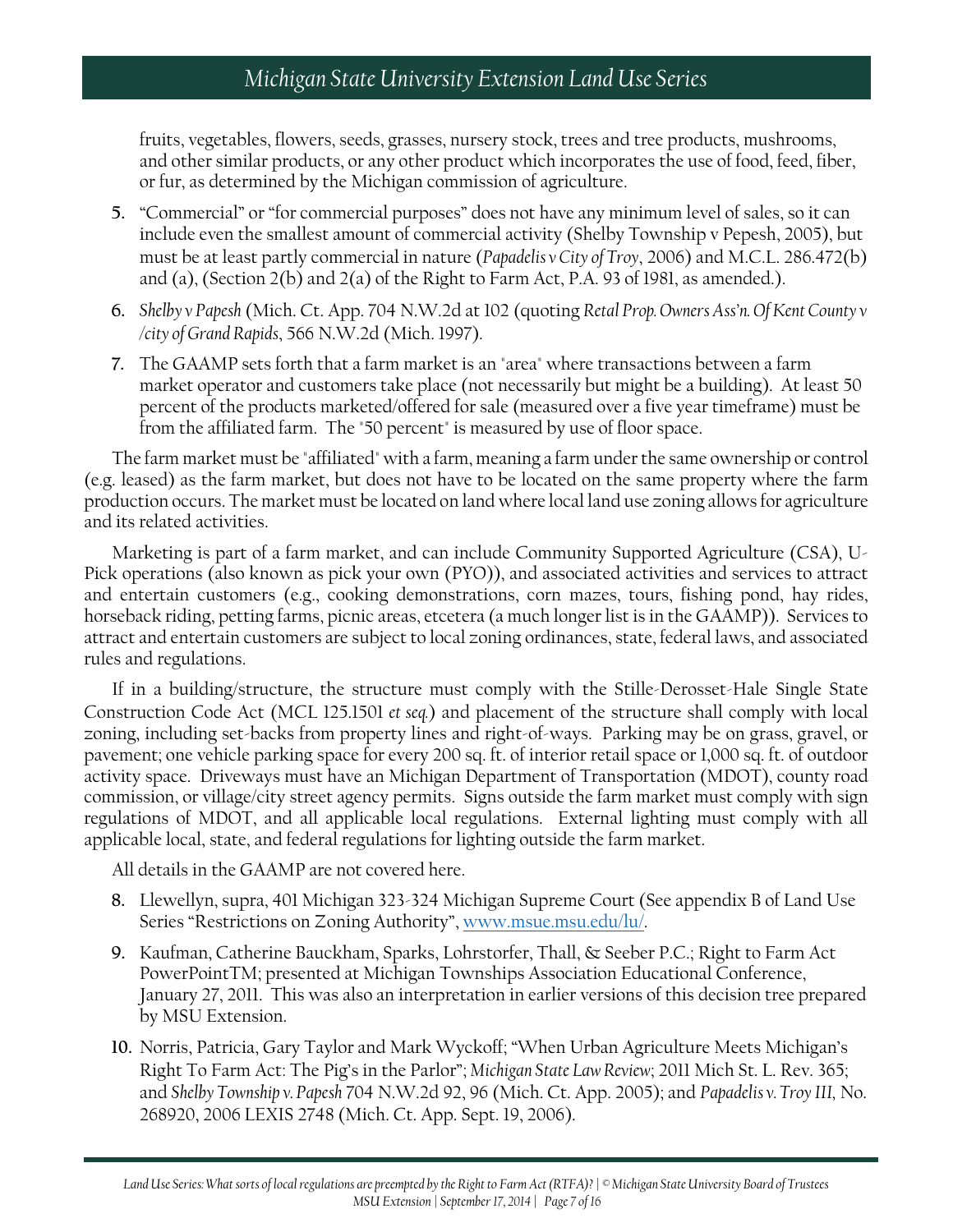- **11.** GAAMPs for Site Selection and Odor Control reads "New and Expanding Livestock Production Facilities should only be constructed in areas where local zoning allows for agriculture uses." GAAMPs for Farm Markets reads "the market must be located on land where local land use zoning allows for agriculture and its related activities."
- **12.** Preface paragraph of each published GAAMP (all found at web site www.michigan.gov/gaamps).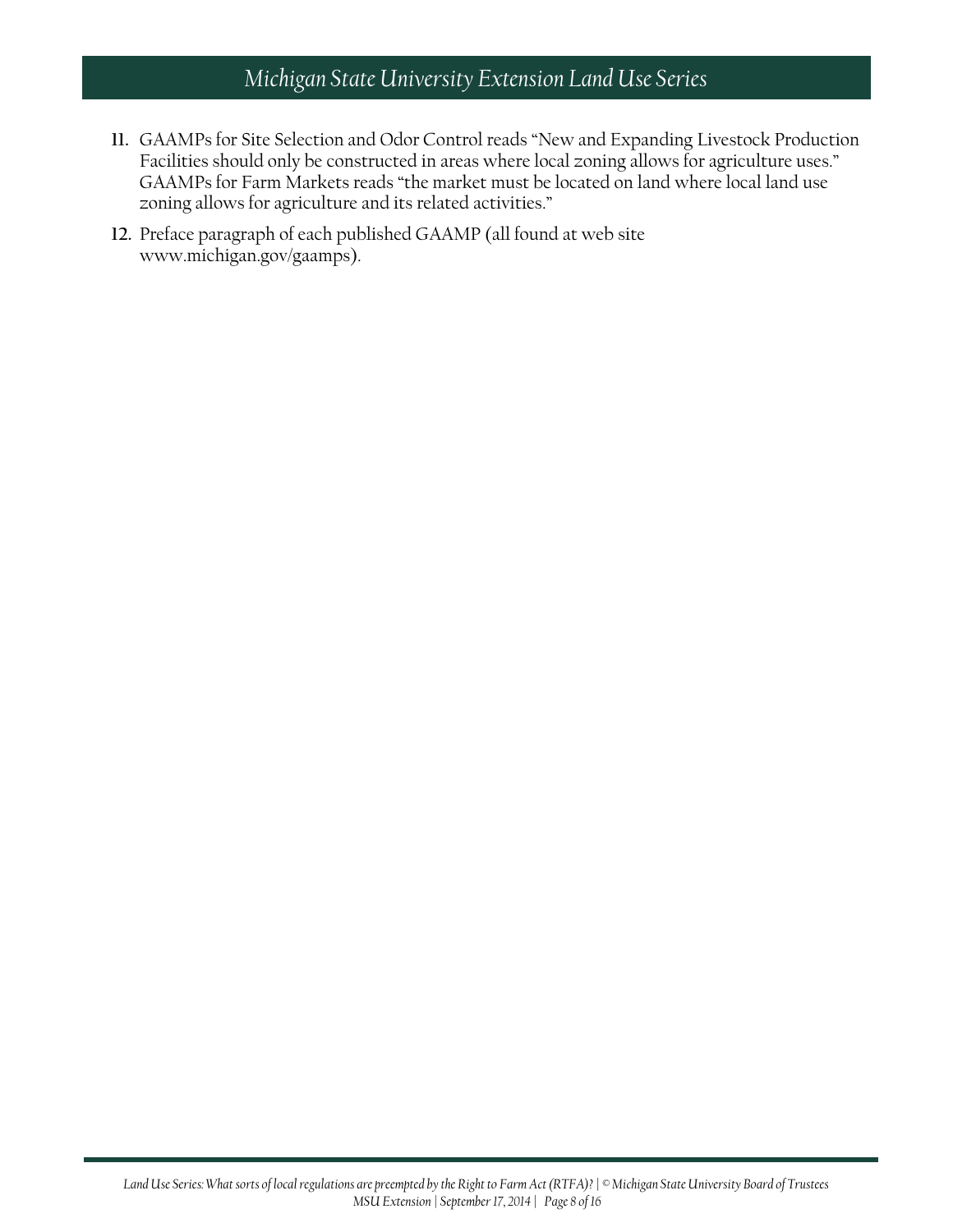# **Preemption Questions**

START

- **1. Establishing Jurisdiction**
- **1.1. Is the land use that may be subject to the regulation a farm or farm operation?**

**"Farm" defined as: the land, plants, animals, buildings, structures, including ponds used for agricultural or aquacultural activities, machinery, equipment, and other appurtenances used in the**  commercial production of farm products**. [2](#page-8-0)**

**"Farm operation" defined as: the operation and management of a farm or a condition or activity that occurs at any time as necessary on a farm in connection with the** commercial production**, harvesting, and storage of** farm products**....[3](#page-8-1)**

**1.2. Is it producing a "farm product"?[4](#page-8-2)**

**1.3. Is it engaged in "commercial production"?[5](#page-8-3)**

Yes to all three questions, go to 1A.

No to any one or more of the three questions, go to 1B.

(iv) Field preparation and ground and aerial seeding and spraying.

(v) The application of chemical fertilizers or organic materials, conditioners, liming materials, or pesticides.

(vi) Use of alternative pest management techniques.

(x) The employment and use of labor.

<span id="page-8-0"></span> $\overline{\phantom{a}}$ <sup>2</sup> M.C.L. 286.472(a), (Section 2(a) of the Right to Farm Act, P.A. 93 of 1981, as amended).

<span id="page-8-1"></span><sup>3</sup> Farm Operation: (M.C.L. 286.472(b), (Section 2(b) of the Right to Farm Act, P.A. 93 of 1981, as amended.)) means the operation and management of a farm or a condition or activity that occurs at any time as necessary on a farm in connection with the commercial production, harvesting, and storage of farm products, and includes, but is not limited to:

<sup>(</sup>i) Marketing produce at roadside stands or farm markets.

<sup>(</sup>ii) The generation of noise, odors, dust, fumes, and other associated conditions.

<sup>(</sup>iii) The operation of machinery and equipment necessary for a farm including, but not limited to, irrigation and drainage systems and pumps and on-farm grain dryers, and the movement of vehicles, machinery, equipment, and farm products and associated inputs necessary for farm operations on the roadway as authorized by the Michigan vehicle code, Act No. 300 of the Public Acts of 1949, being sections 257.1 to 257.923 of the Michigan Compiled Laws.

<sup>(</sup>vii) The fencing, feeding, watering, sheltering, transportation, treatment, use, handling and care of farm animals.

<sup>(</sup>viii) The management, storage, transport, utilization, and application of farm by-products, including manure or agricultural wastes.

<sup>(</sup>ix) The conversion from a farm operation activity to other farm operation activities.

<span id="page-8-2"></span><sup>4</sup> "Farm product" (M.C.L. 286.472(c), (Section 2(c) of the Right to Farm Act, P.A. 93 of 1981, as amended.)) means those plants and animals useful to human beings produced by agriculture and includes, but is not limited to, forages and sod crops, grains and feed crops, field crops, dairy and dairy products, poultry and poultry products, cervidae, livestock, including breeding and grazing, equine, fish, and other aquacultural products, bees and bee products, berries, herbs, fruits, vegetables, flowers, seeds, grasses, nursery stock, trees and tree products, mushrooms, and other similar products, or any other product which incorporates the use of food, feed, fiber, or fur, as determined by the Michigan commission of agriculture.

<span id="page-8-3"></span><sup>&</sup>lt;sup>5</sup> "Commercial" or "for commercial purposes" does not have any minimum level of sales, so it can include even the smallest amount of commercial activity (*Shelby Township v Pepesh*, 2005), but must be at least partly commercial in nature (*Papadelis v City of Troy,* 2006) and M.C.L. 286.472(b) and (a), (Section 2(b) and 2(a) of the Right to Farm Act, P.A. 93 of 1981, as amended.).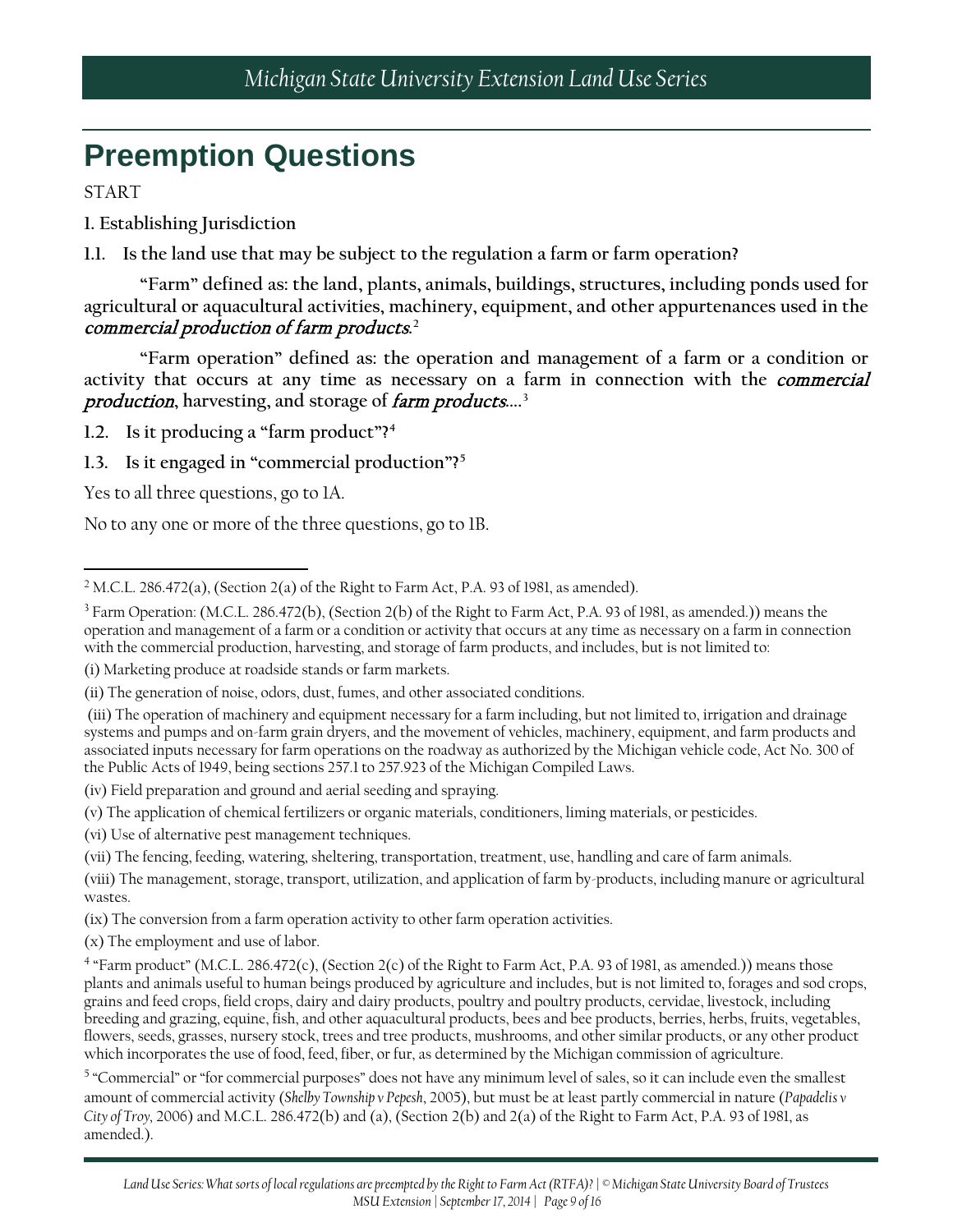**1A. RTFA jurisdiction for the land use activity might apply. Further questions are needed to determine if local regulation is preempted or not**.

Go to 2.

**1B. RTFA jurisdiction does not apply, so local regulation can take place.** 

End of questions.

#### **2. Establishing Jurisdiction**

**Does the farm or farm operation comply with GAAMPs?[6](#page-9-0) (all found at web site www.michigan.gov/gaamps)**

**(Note: Current adopted GAAMPs include:**

**Manure Management and Utilization,** 

**Pesticide Utilization and Pest Control,** 

**Nutrient Utilization,** 

**Care of Farm Animals,** 

**Cranberry Production,**

**Site Selection and Odor Control for New and Expanding Livestock Production Facilities,** 

**Irrigation Water Use, and** 

**Farm Markets.[7](#page-9-1) )**

 $\overline{\phantom{a}}$ 

<span id="page-9-1"></span><sup>7</sup> The GAAMP sets forth that a farm market is an "area" where transactions between a farm market operator and customers take place (not necessarily but might be a building). At least 50 percent of the products marketed/offered for sale (measured over a five year timeframe) must be from the affiliated farm. The "50 percent" is measured by use of floor space.

The farm market must be "affiliated" with a farm, meaning a farm under the same ownership or control (e.g. leased) as the farm market, but does not have to be located on the same property where the farm production occurs. The market must be located on land where local land use zoning allows for agriculture and its related activities.

Marketing is part of a farm market, and can include Community Supported Agriculture (CSA), U-Pick operations (also known as pick your own (PYO)), and associated activities and services to attract and entertain customers (e.g., cooking demonstrations, corn mazes, tours, fishing pond, hay rides, horseback riding, petting farms, picnic areas, etcetera (a much longer list is in the GAAMP)). Services to attract and entertain customers are subject to local zoning ordinances, state, federal laws, and associated rules and regulations.

If in a building/structure, the structure must comply with the Stille-Derosset-Hale Single State Construction Code Act (MCL 125.1501 et seq.) and placement of the structure shall comply with local zoning, including set-backs from property lines and right-of-ways. Parking may be on grass, gravel, or pavement; one vehicle parking space for every 200 sq. ft. of interior retail space or 1,000 sq. ft. of outdoor activity space. Driveways must have an Michigan Department of Transportation (MDOT), county road commission, or village/city street agency permits. Signs outside the farm market must comply with sign regulations of MDOT, and all applicable local regulations. External lighting must comply with all applicable local, state, and federal regulations for lighting outside the farm market.

All details in the GAAMP are not covered here.

<span id="page-9-0"></span><sup>6</sup> *Shelby v Papesh* (Mich. Ct. App. 704 N.W.2d at 102 (quoting *Retal Prop. Owners Ass'n. Of Kent County v /city of Grand Rapids*, 566 N.W.2d (Mich. 1997).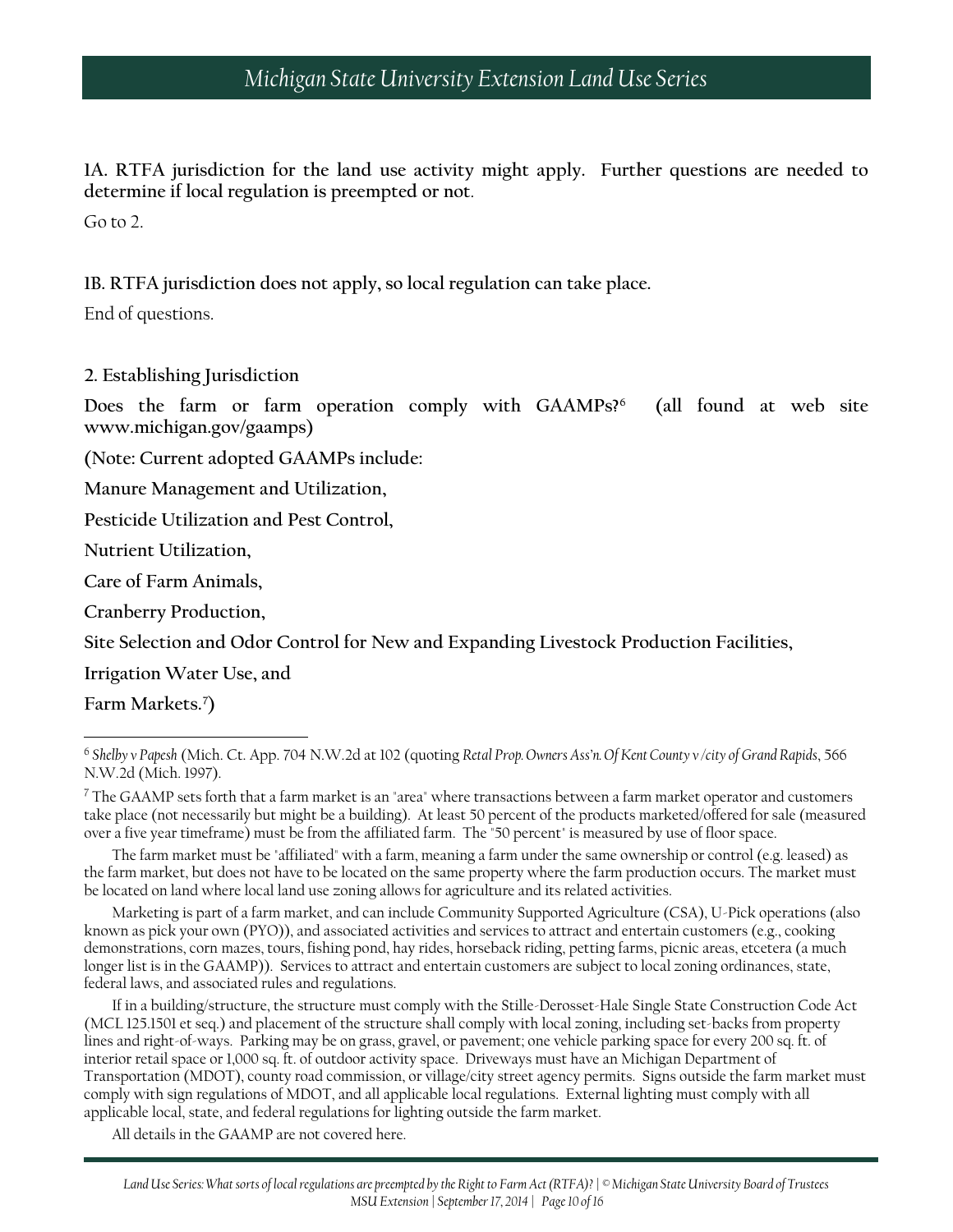**May want to have MDARD review the specific operation to make a finding if all applicable GAAMPS are complied with. The municipality (zoning administrator) or the farmer may initiate this process.**

**Use of GAAMPs to establish jurisdiction can be problematic if local regulation results in unequal treatment of two neighbors in the same zoning district (farmer "A" that follows GAAMPs and farmer "B" that does not) and lack of adherence to Michigan Supreme Court' guidance to determine state preemption of local regulation.[8](#page-10-0)**

Yes, go to 2A

No, go to 2B.

**2A. RTFA jurisdiction for the land use activity might apply. Further questions are needed to determine if local regulation is preempted or not.**

**(Michigan Court of Appeals decisions reflect a view that farm operations following GAAMPs are not subject to some local regulations.)**

Go to 4.

**2B. RTFA jurisdiction for the land use activity might apply. Further questions are needed to determine if local regulation is preempted or not.**

**(Michigan Court Appeals decisions reflect a view that some local regulations cannot be enforced for farm operations that pre-exist surrounding land use changes regardless of whether GAAMPs are followed or not.)**

Go to 3

**3. Establishing Jurisdiction Did the land use activity exist prior to changes in surrounding land uses?**

No, go to 3A.

Yes, go to 3B.

**3A. RTFA jurisdiction for the land use activity might apply. Further questions are needed to determine if local regulation is preempted or not.**

Go to 4.

l

**3B. The local regulation contravenes RTFA, so the local regulation is preempted.**

End of questions.

<span id="page-10-0"></span><sup>8</sup> *Llewellyn*, supra, 401 Michigan 323-324 Michigan Supreme Court (See appendix B of *Land Use Series* "Restrictions on Zoning Authority", www.msue.msu.edu/lu/.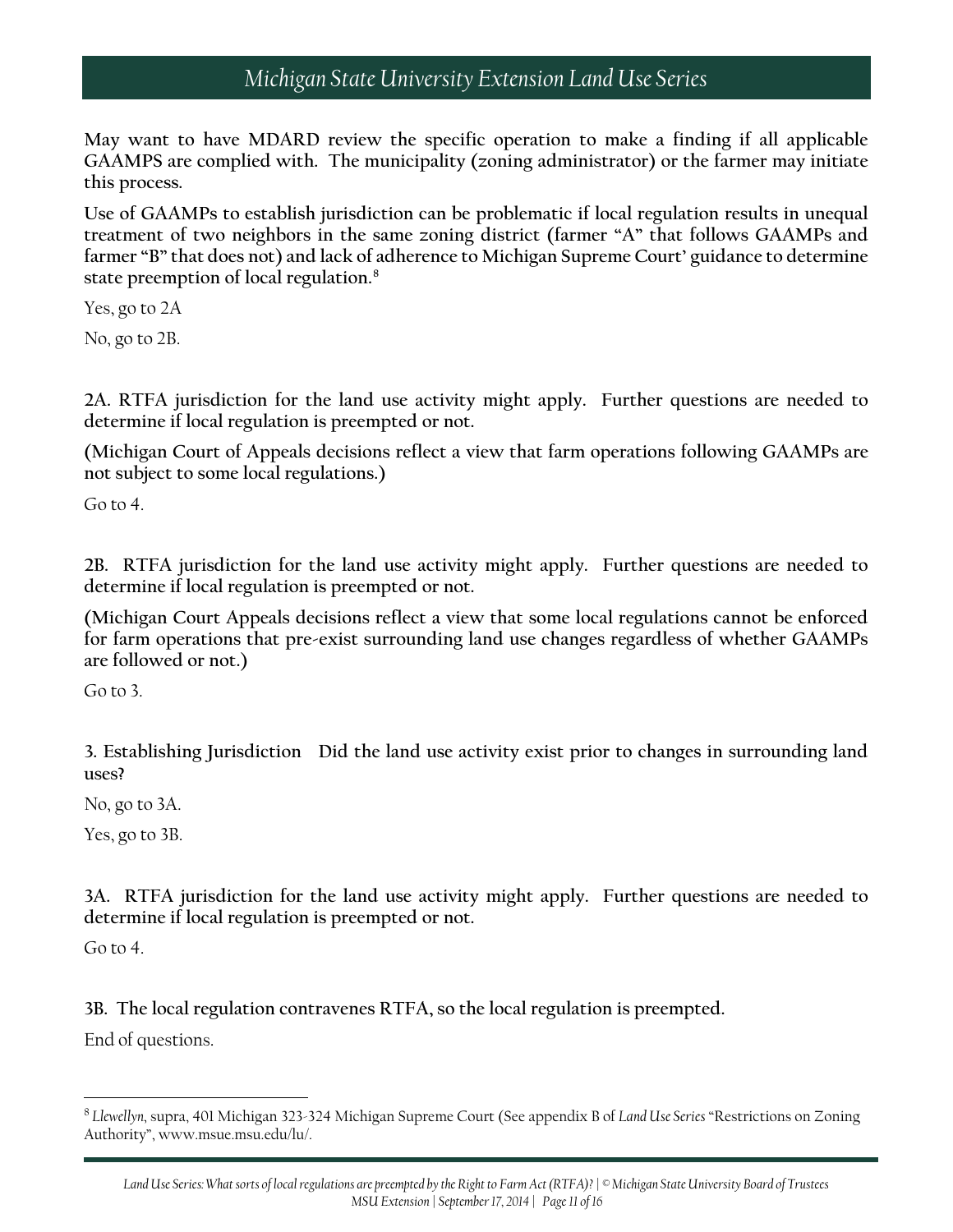**4. Preemption. Does the local ordinance, regulation, or resolution (local regulation) extend, revise, or conflict in any manner (contravene) with the provisions of the RTFA?**

**4.1. Does the local regulation modify the immunity for farmers from public or private nuisance suit?**

**4.2. Does the local regulation modify the MDARD enforcement or investigation process, or provide an investigative process for complaints involving a farm or farm operation?**

No to one or both questions, go to 4A.

Yes to both questions, go to 4B.

#### **4A. Further questions are needed to determine if local regulation is preempted or not.**

Go to 5.

**4B. The local regulation contravenes RTFA, so the local regulation is preempted.**

End of questions.

**5. Preemption. Does the local regulation restrict farms or farm operations to certain zoning districts?**

No, go to 5A.

"Yes (The outcome, here is uncertain because there is disagreement between MDARD and Michigan Court of Appeals Opinions. Pick which reflects level of risk or safety your community finds acceptable): go to 5B, 5C, or 5D.

**5A. Further questions are to determine if local regulation is preempted or not.**

Go to 6.

**5B. RTFA jurisdiction does not apply, so local regulation to allow farms in only certain zoning districts is appropriate. (According to the MDARD, a farm being allowed in a zoning district is specifically mentioned as a prerequisite in certain GAAMPs (livestock sitting, farm markets). Further questions may be needed to determine if local regulation is preempted or not.) [Consult with your municipal attorney]**

Go to 10 for a less legal risk approach

Go to 6 for a more risky legal approach.

**5C. As long as zoning does not try to restrict certain types of farms (that is "farm" automatically includes all types of farms) RTFA jurisdiction does not apply, so local regulation allowing farms in only certain zoning districts is appropriate. Further questions may be needed to determine if local**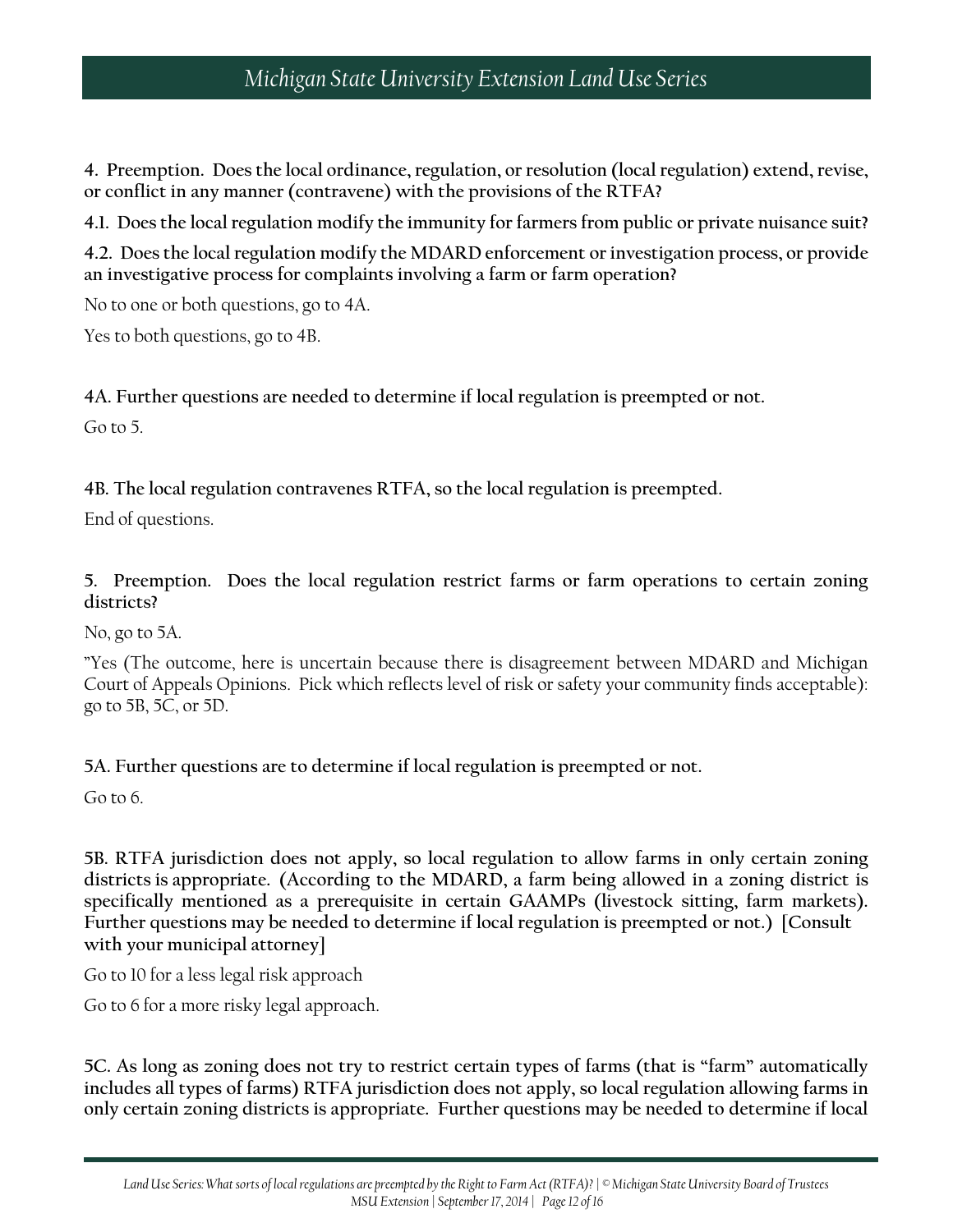**regulation is preempted or not. (According to MDARD and training materials prepared for a Michigan Townships Association annual conference.[9](#page-12-0) ) [Consult with your municipal attorney]**

Go to 10 for a less legal risk approach

Go to 6 for a more risky legal approach.

**5D. The local regulation restricting farms to only certain zoning districts contravenes RTFA, so the local regulation is preempted. (According to analysis of case law on RTFA and Michigan State Law Review article.[10](#page-12-1))**

Go to 10.

**6. Preemption. Does the zoning ordinance restrict "Livestock production facilities" (50 animal units or more) and "farm markets" from zoning districts where agriculture is otherwise permitted[.11](#page-12-2)**

No, go to 6A.

Yes, go to 6B.

**6A. Further questions are needed to determine if local regulation is preempted or not.**

Go to 7.

**6B. The local regulation contravenes RTFA, so the local regulation is preempted.**

Go to 10.

**7. Preemption. Does the local regulation apply to accessory activities (farm sales stand, processing, etc.) for "farm products"3 grown at that farm? (Note: sales, processing of products harvested elsewhere can be regulated if they are over 50% of the products offered at the farm market.)**

No, go to 7A.

Yes, go to 7B.

 $\overline{\phantom{a}}$ 

**7A. Further questions are needed to determine if local regulation is preempted or not.**

<span id="page-12-0"></span><sup>&</sup>lt;sup>9</sup> Kaufman, Catherine Bauckham, Sparks, Lohrstorfer, Thall, & Seeber P.C.; Right to Farm Act PowerPointTM; presented at Michigan Townships Association Educational Conference, January 27, 2011. This was also an interpretation in earlier versions of this decision tree prepared by MSU Extension.

<span id="page-12-1"></span><sup>&</sup>lt;sup>10</sup> Norris, Patricia, Gary Taylor and Mark Wyckoff; "When Urban Agriculture Meets Michigan's Right To Farm Act: The Pig's in the Parlor"; *Michigan State Law Review*; 2011 Mich St. L. Rev. 365; and *Shelby Township v. Papesh* 704 N.W.2d 92, 96 (Mich. Ct. App. 2005); and Papadelis v. Troy III, No. 268920, 2006 LEXIS 2748 (Mich. Ct. App. Sept. 19, 2006).

<span id="page-12-2"></span><sup>&</sup>lt;sup>11</sup> GAAMPs for Site Selection and Odor Control reads "New and Expanding Livestock Production Facilities should only be constructed in areas where local zoning allows for agriculture uses." GAAMPs for Farm Markets reads "the market must be located on land where local land use zoning allows for agriculture and its related activities."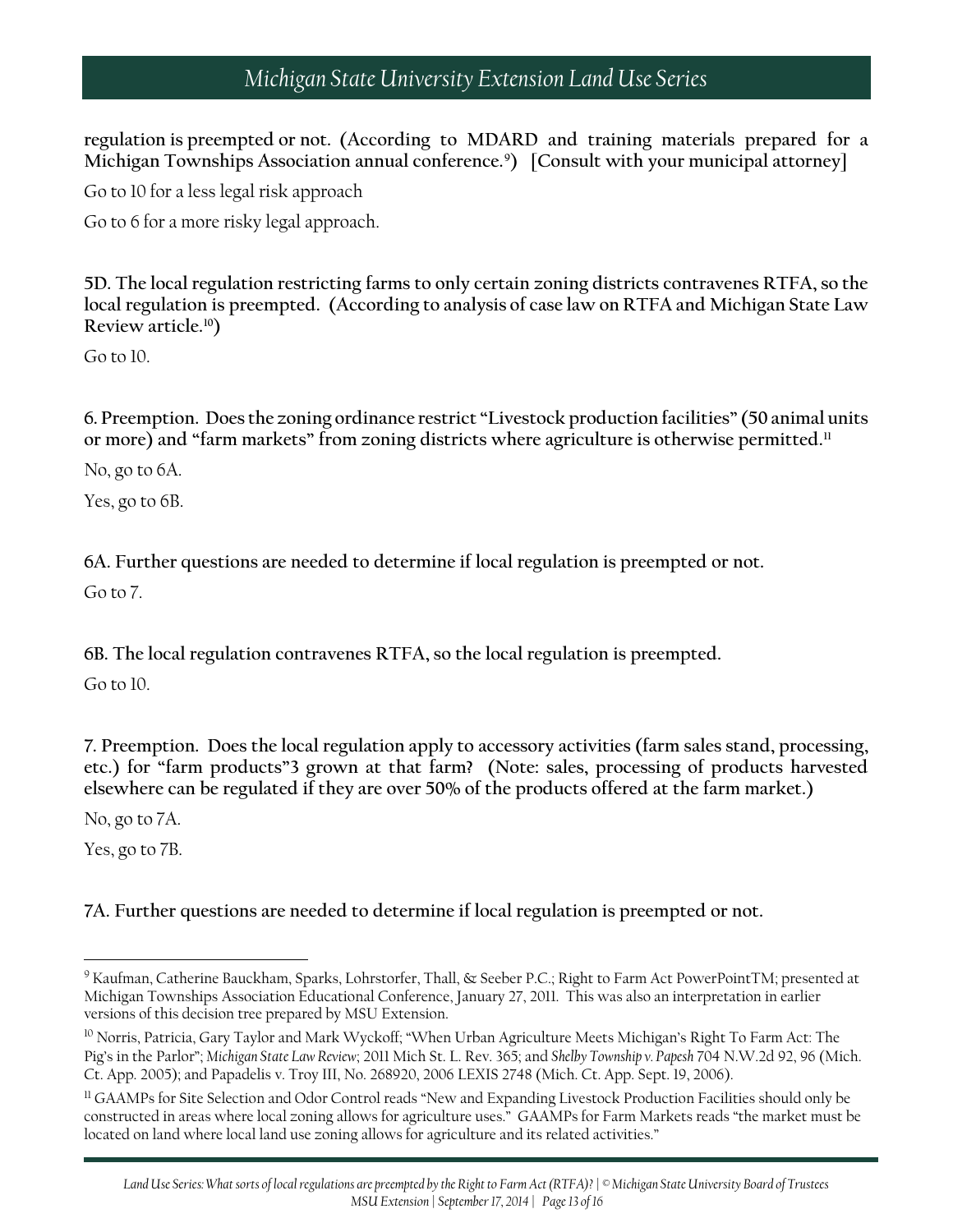Go to 8.

**7B. The local regulation contravenes RTFA, so the local regulation is preempted.**

Go to 10.

**8. Preemption. Does the local regulation contravene any of the GAAMPs? (E.g., does local regulation include any of the topics covered in any of the Generally Accepted Agricultural and Management Practices (GAAMPs)?) (all found at web site www.michigan.gov/gaamps) (Note: Current adopted GAAMPs include:**

**Manure Management and Utilization, 1988**

**Pesticide Utilization and Pest Control, 1991**

**Nutrient Utilization, 1993**

**Care of Farm Animals, 1995**

**Cranberry Production, 1996**

**Site Selection and Odor Control for New and Expanding Livestock Production Facilities, 2000**

**Irrigation Water Use, 2003** 

**Farm Markets, 2010.7)**

**GAAMPs can change each year, usually in January or February. Review of GAAMPs to accurately answer this question should be done annually.**

**For example: Setback regulations are in GAAMPs for "Livestock Production Facilities" so local zoning setbacks in compliance with those GAAMPs can occur. Various types of Farm Market regulation are possible where zoning allows for agriculture.**

No, go to 8A.

Yes, go to 8B.

**8A. Further questions are needed to determine if local regulation is preempted or not.**

Go to 9.

**8B. The local regulation contravenes RTFA, so the local regulation is preempted.**

Go to 10.

**9. Preemption. Does the local ordinance/zoning only require the farm or farm operation to comply with adopted (written) GAAMPs?**

No, go to 9A.

Yes, go to 9B.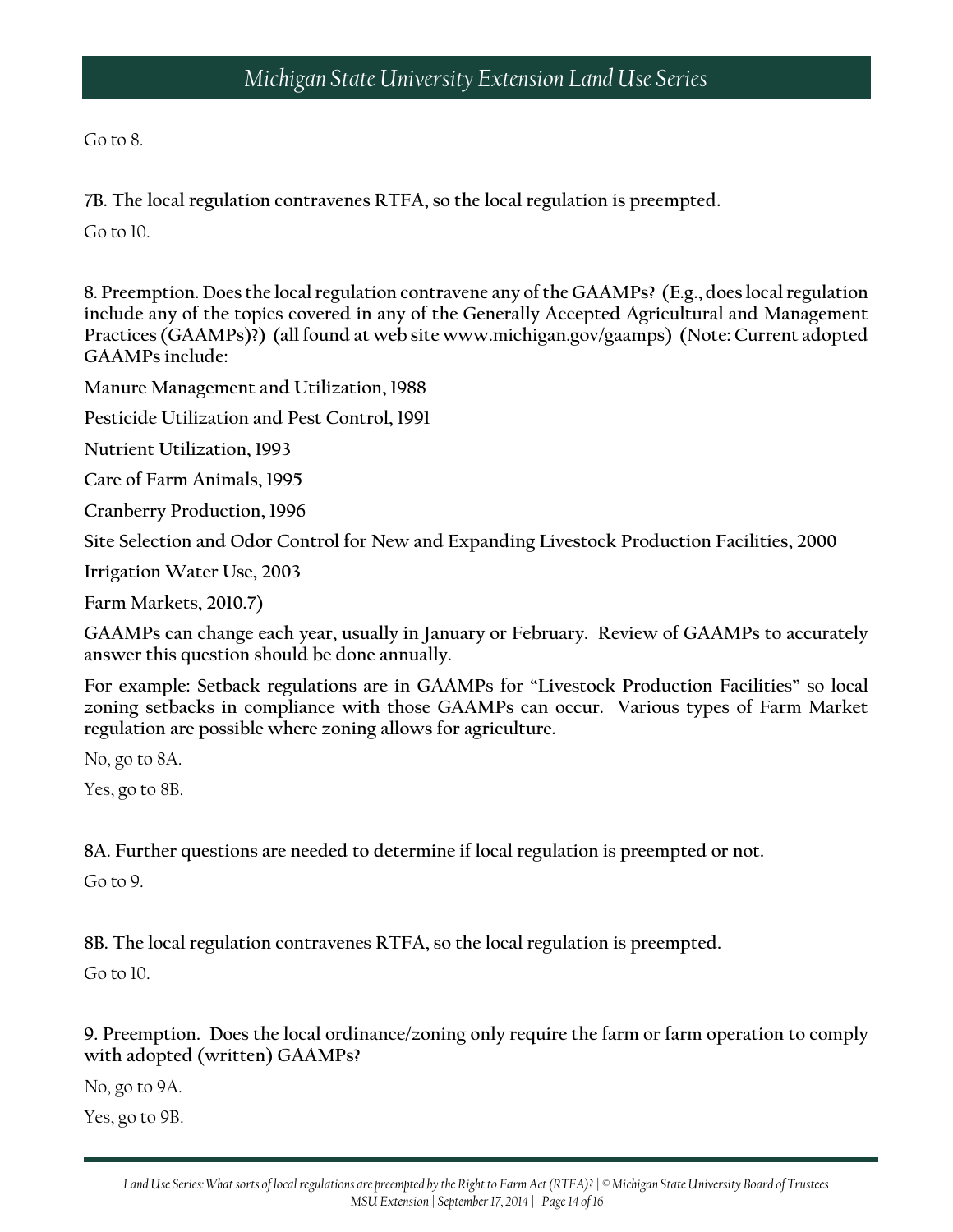**9A. Local regulation is appropriate**

End of questions.

**9B. The local regulation to require compliance with published GAAMPs may contravene RTFA as compliance with GAAMPs are voluntary, and requiring compliance with GAAMPs would be an extension of RTFA. (According to analysis of case law on RTFA and Michigan State Law Review article10 and MDARD position.) Further questions are needed to determine if local regulation is preempted or not.**

Go to 10.

**10. Do the particular regulation(s) in zoning only included those subjects delegated back to local regulation by a GAAMP?**

**10.1. Urban Agriculture: Are local regulation(s) only about urban agriculture and are all three of these conditions met?[12](#page-14-0)**

**10.1.1. It is within a municipality with 100,000 or more population.**

**10.1.2. The municipality has adopted an urban agriculture zoning amendment.**

**10.1.3. That urban agriculture zoning ordinance amendment includes a provision to recognize, and the ordinance regulation(s) do not apply to, farming operations in existence prior to adopting the urban agriculture zoning ordinance amendment. (The urban agricultural zoning ordinance amendment cannot be enforced upon those farming operations.)**

**10.2. Livestock in "primarily residential": In areas that are primarily residential, livestock facilities not allowed unless allowed by local zoning.**

**"Primarily residential" means more than 13 non-farm residences within ⅛ mile of the livestock site, or any non-farm residence within 250 feet of the livestock facility.**

**10.3. Farm Market facility: The farm market's vehicle access and egress, building setbacks, parking (but not the surface of the parking lot), signs.**

**10.4 Farm Market Activities: These activities associated with a farm market: beer breweries, bonfires, camping, carnival rides, concerts, corn mazes, distilleries, fishing pond, haunted barns/trails, mud runs, play-scapes, riding stables, and winery/hard cider.**

No, go to 10A.

Yes, go to 10B.

#### **10A. The RTFA preempts local regulation.**

End of questions.

 $\overline{\phantom{a}}$ 

<span id="page-14-0"></span><sup>&</sup>lt;sup>12</sup> Preface paragraph of each published GAAMP (all found at web site www.michigan.gov/gaamps).